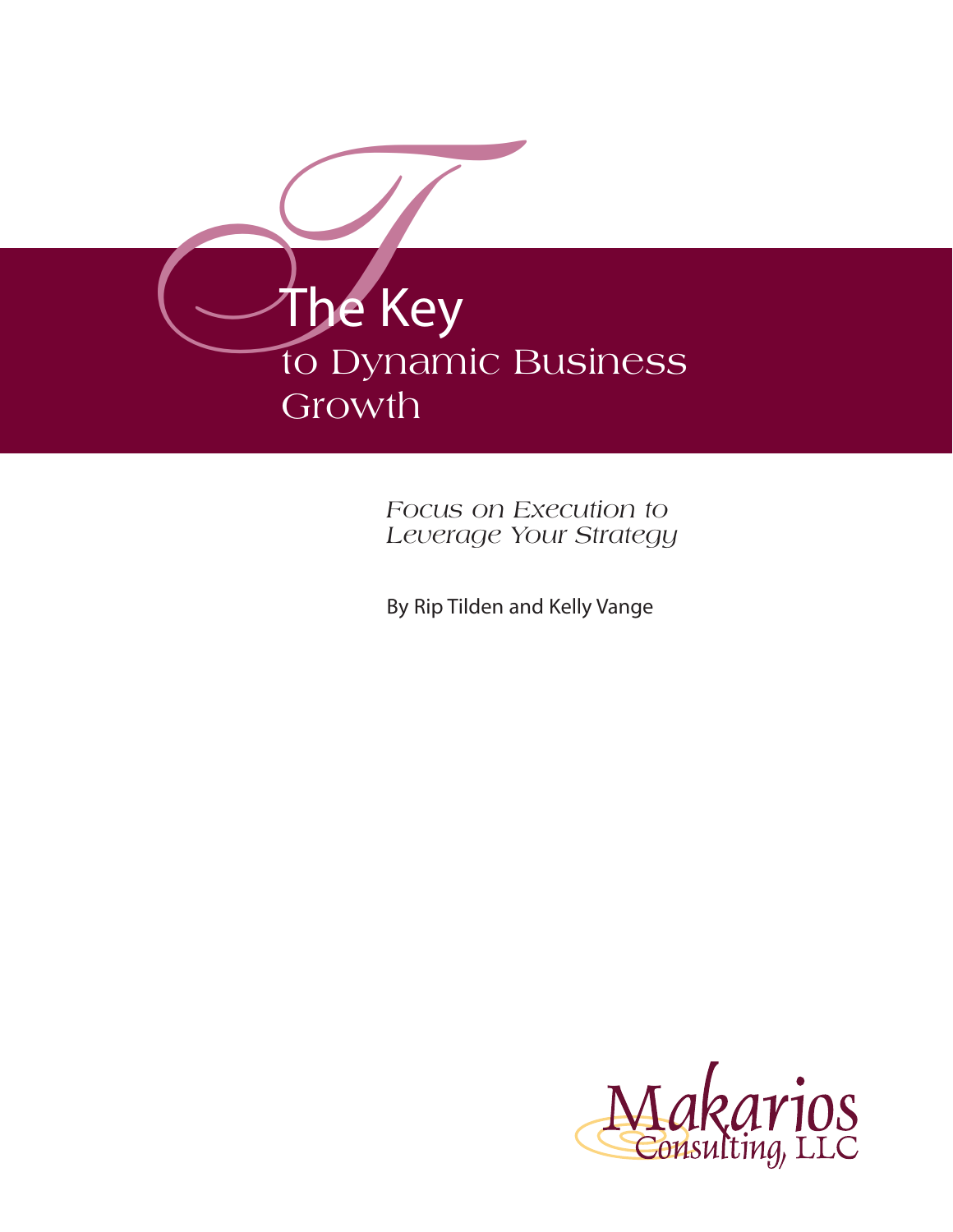Published by Makarios Consulting, LLC 2837 Westerham Road Downingtown, PA 19335

#### www.MakariosConsulting.com

Copyright © 2010 Makarios Consulting, LLC. All rights reserved. No part of this report may be reprinted, reproduced, or distributed in electronic, print, web, or other format without express written permission of the author.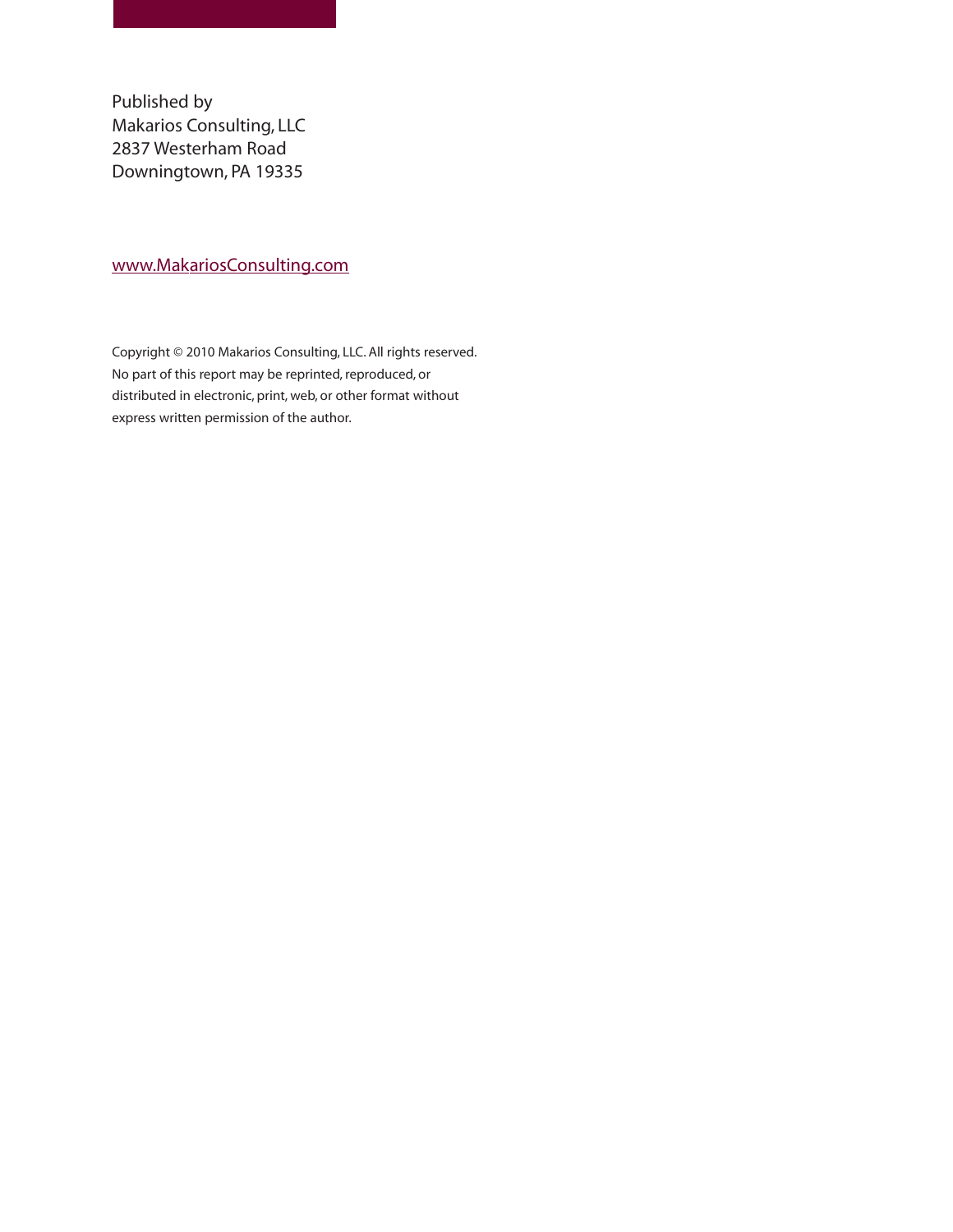# The Key to Dynamic Business Growth

#### *Focus on Execution to Leverage Your Strategy*

By Rip Tilden and Kelly Vange

Great products, skilled employees, and a solid customer base don't guarantee a successful business. Not, that is, if success is defined as organic, dynamic, on-going growth.

At a certain point in any business's development – often just after a growth spurt – momentum slows down. Sales drop off. Manufacturing timelines get longer. Internal communications seem to die on the vine.

The fact is that the business has entered a new phase. It is bigger, more complex, and more powerful. But until that new length and breadth and depth have been effectively assimilated, those very aspects serve to weigh the business down instead of propelling it upward.

When this transition period is reached, it is a common practice to call together the management team and engage in a serious brainstorming and strategy session. Goals are defined. Objectives are set. Plans are made.

But all too often, what follows is … nothing. The goals aren't reached, the objectives aren't met, and the plans aren't followed. Why not?

## **Strategic Frustration**

Strategic planning is vital to the long-term health of any business. That is an absolute truth. However, it is important to recognize that "the best laid plans" commonly get derailed because people feel:

**Defeated.** Good managers know the tools, budget, and people they have to work with. All too often, strategic plans present a grand sweep of objectives that managers know can never be accomplished with the

resources on hand. They may agree that the plan encompasses a great vision, and even that it is where the company needs to go. But if they believe there is no way to actually reach those goals, defeat has happened before they've left the boardroom.

- **Rushed.** Planning takes time, and time is a commodity in short supply. The result? Executives and managers leave the single- or multi-day strategy session in a state of high urgency, knowing that work hasn't stopped while they've been incommunicado. They jump back into daily business … and never look back.
- **Stressed.** Good strategic planning takes time, effort, and – often – money. An outside consultant may have been brought in to provide that all-important objectivity. It's natural after the return to day-to-day business for managers to feel anxious to deliver on the plan. They want it to succeed. But somehow they can't seem to implement any of the changes or progress toward any of the goals. So anxiety grows.

Given all these ways that strategic planning can be frustrated, is there a better solution?

# **Putting Strategy Second**

The alternative is a radical and counter-intuitive proposition: put strategy second. Focus first on improving day-to-day operations to address near-term performance issues and get business moving forward again.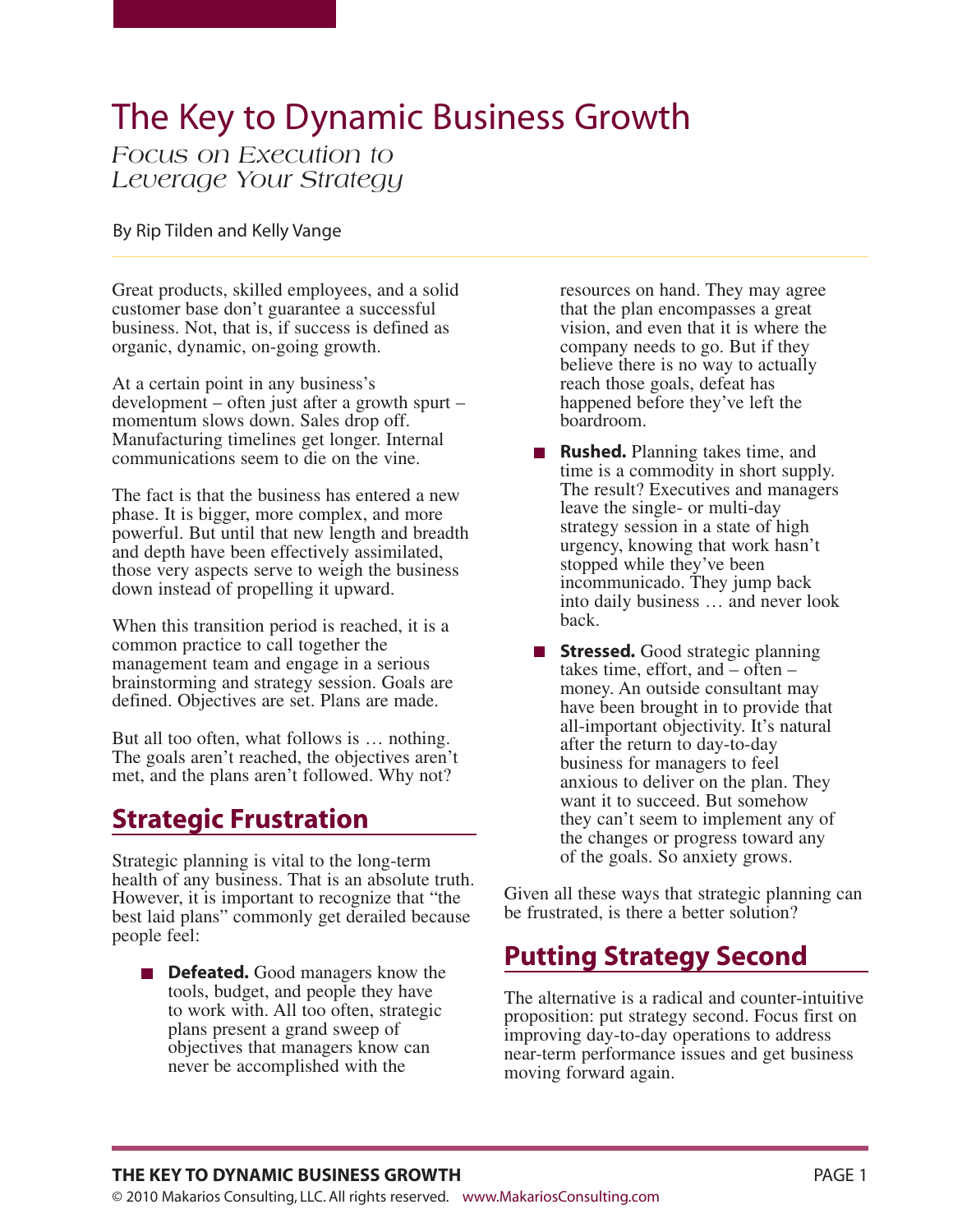Here's why: *all three major frustrations listed above occur because the right people, the right data, and the right processes aren't in place*. People feel defeated because they know they can't do what they're being asked. They are rushed because they are hampered at every turn by inefficiencies. They are stressed because they don't have the information they need to move forward.

### **Case Study:** *Running a Profitable Non-Profit*

A multi-million dollar organization with over 1000 employees may be a not-forprofit company, but it is still a business and must be run like one.

When the organization came to Makarios Consulting, they were looking for assistance creating an in-depth strategic plan. Addressing daily operations was not part of the requested planning process: they firmly stated that they wanted to put the strategic plan in place first. Accordingly, a detailed plan was developed that would help the organization increase their membership, expand their offerings, and serve their community.

Unfortunately, the plan had to be put on hold. Why? Because in attempting to implement the plan, it was revealed that the organization was hampered with uneven leadership practices and inefficient day-today operations. Until these issues were resolved, the strategic plan could not move forward.

Were the leaders of the non-profit disappointed at the delay? Yes. Their timetable was pushed further out than they had originally anticipated because before they could execute the plan, they needed to learn to execute their business.

But consider what is achieved when the right people, the right data, and the right processes are put in place:

- **Immediate changes improve the bottom line.** By examining the flow of daily business and seeing where it can be streamlined and strengthened, improved performance is almost guaranteed. Daily operations rarely have to be entirely scrapped and reinstated: usually, success is a matter of making a series of minor adjustments whose cumulative effect is profound.
- **Personal motivation and innovation soars.** Success in dayto-day business life is a powerful motivator! As management and employees see improved performance in the short-term, they are both stimulated to make additional improvements to daily processes to capitalize on that success, and liberated to set their sights on even larger goals.
- **Recurring problems are resolved.**  $\mathcal{L}^{\text{max}}$ An inescapable part of improving day-to-day operations is addressing – once and for all – problems that have lingered for months or even years. Instead of pushing these matters aside, the issues become a top priority to be dealt with ruthlessly.
- **Decisions spring from a proactive mindset.** When business is slow or experiencing difficulty, it is easy to make reactive or even rash decisions. Conversely, improved sales, satisfied customers, and steady revenue provide a solid framework within which to plan a new product line, pursue a new target market, or leverage a new opportunity.
- $\blacksquare$  Strategic planning is positioned **for success.** Strategic planning is now removed from the realm of the theoretical and is grounded in gritty practicality. Instead of coming up with aggressive or stretch goals "out of the blue" and finding out later that they are impossibilities, all strategic goals are built from the ground up to ensure attainability.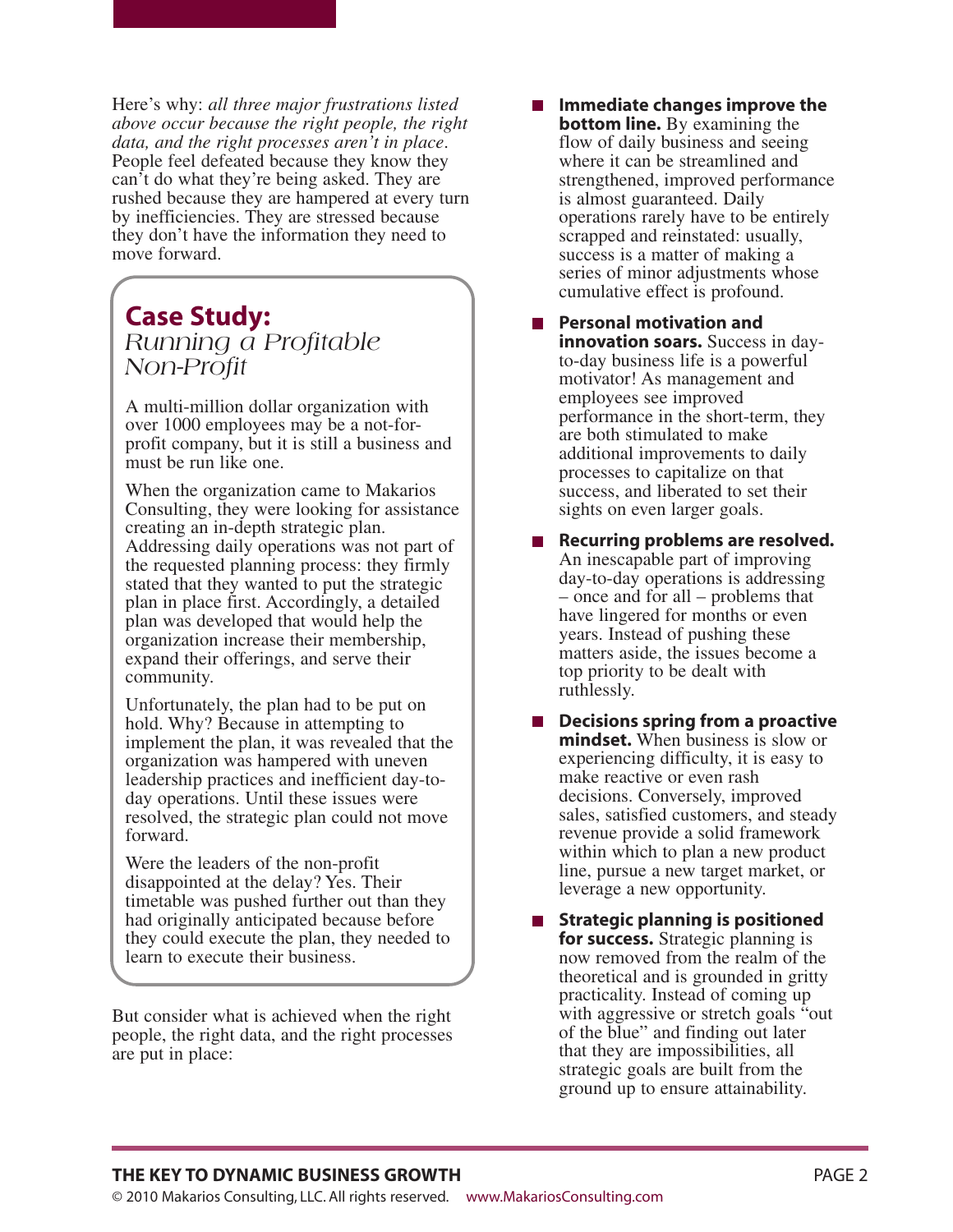So what is involved in improving day-to-day operations?

## **Operational Success**

It's important to define what we mean by "operations." Operations aren't only for companies who manufacture physical items in factories and plants. *Operations refer to the structures that enable a company to deliver on its promise to the customer.* That means that every business needs to pay attention to their operations: whether they're selling advice, technology, objects, or services. It also means that operations cover every aspect of business, including planning, manufacturing, distribution, sales, fulfillment, customer service, support, billing, marketing, etc.

That can seem overwhelming, but fortunately, operations can be grouped into three main areas as already intimated above. Put simply, businesses need to focus on:

- **The right people.** Businesses are built on people. For that reason, it is absolutely essential to have the right people in the right seats. To clarify roles and responsibilities. To streamline interactions and communications. To fill any personnel gaps that may exist.
- **The right data.** People are at the core of any business, but they cannot function without information: accurate, timely, and relevant data. That is why successful day-to-day operations include both the transmission of current data and the tracking of historical data. Both are necessary in order to make wise business decisions on an on-going basis.
- **The right processes.** Finally, the right processes need to be in place to allow people to do their jobs effectively and maximize their use of data. Especially as businesses grow in size, it is important not to let processes become unwieldy by simply adding new processes on top of old ones. Processes need to be continually re-examined to evaluate their current effectiveness.

## **Case Study:** *Healthy Operations*

A multi-million dollar health care firm had just finished a traditional strategic planning process under a new CEO and CFO. Unfortunately, when the outside consultant they had hired walked away, they were left with beautiful PowerPoint slides but no plan to bring the new strategy to life.

They called in Makarios Consulting for guidance on how to proceed. After extensive business evaluations, Makarios determined that the core need was to improve daily execution. There followed several rigorous months where people were shifted into roles where their strengths could be best utilized, new accountability relationships were established, weekly scorecards were introduced to track progress, better reporting was instituted, etc.

The result? It became evident that the health care company actually had not needed a new strategic plan at all. In fact, they had been doing very well in the marketplace. The problem was simply that their operations hadn't been able to handle the speed of their growth. With improved operations, they were not only able to handle their current business, but were able to significantly increase their market share.

Once operations are running smoothly, what is the best way to move forward?

# **Short-Term Priorities**

One of the best pieces of advice when it comes to developing strategy is this: *start small, and grow big*.

When business leaders are asked to develop strategy, the timeline frequently is two years, five years, or even ten years. That grand plan is definitely an important part of strategic planning, but it is better to start by looking at the short term.

The fact is, when businesses focus exclusively on long-term goals, it is too easy to put them on the shelf as something to be done "tomorrow." Soon, the days turn to months and the months turn to years – and the strategic plan has done